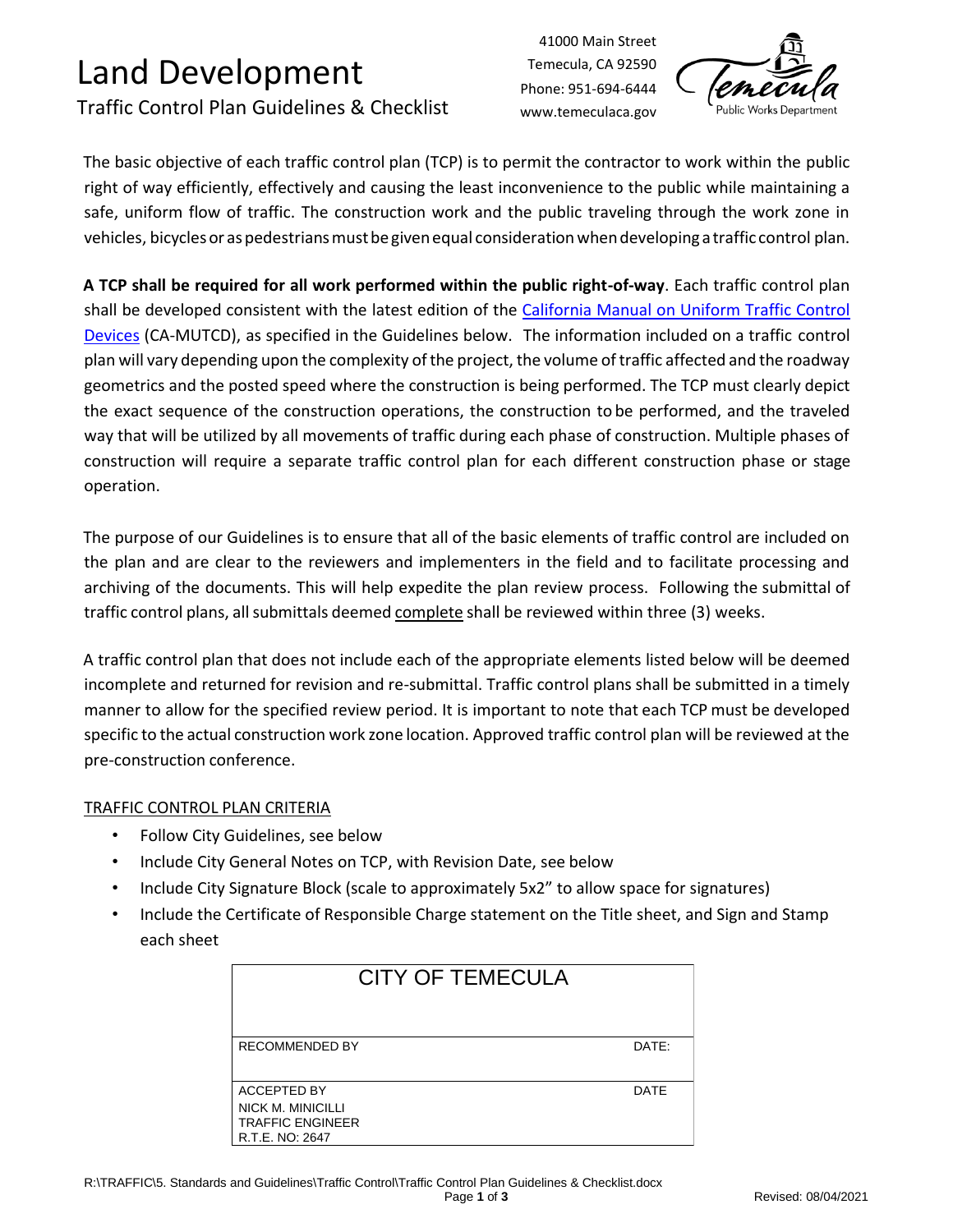# Land Development

Traffic Control Plan Guidelines & Checklist

41000 Main Street Temecula, CA 92590 Phone: 951-694-6444 www.temeculaca.gov



#### ENGINEER OF WORK'S CERTIFICATE

I, hereby declare that I am the engineer of work for this project, that I have exercised responsible charge over the design of the project as defined in Section 6703 of the Business and Professions Code, and the design is consistent with current standards and the City of Temecula.

I, understand that the check of project drawings and specifications by the City of Temecula is confined to a review only and does not relieve me of responsibilities for the project design.

| Signature         | Date |
|-------------------|------|
| R.C.E./R.T.E. No. | Exp. |
| Firm              |      |
| Address           |      |
| Telephone No.     |      |

#### **TRAFFIC CONTROL PLAN CHECKLIST**

- 1. TCP shall be drawn on 24" x 36", unless otherwise approved by the Department of Public Works. **TCP's prepared for work occurring on streets shown on the Circulation Element of the General Plan shall be:**
	- **Prepared to scale on 24" x 36" plan sheets,**
	- **Signed and Stamped by a Registered Civil Engineer or Registered Traffic Engineer,**
	- **Final submission shall be in accordance with the online submittal requirements.**
- 2. TCP must use legible lettering and clear, contrasting, symbols for viewing or printing.
- 3. In some cases, where field conditions match **exactly**, a Standard Template as shown on the City web site in the **Improvement Standard Drawings** web page may be used, in lieu of a custom TCP, as approved by the Director of Public Works.
- 4. Indicate contractor's name, address, and telephone number. Include name and telephone number of the 24 hour contact person representing the contractor.
- 5. Indicate north arrow and scale, unless otherwise approved by the Department of Public Works.
- 6. Show all nearby streets with street names to assure proper orientation.